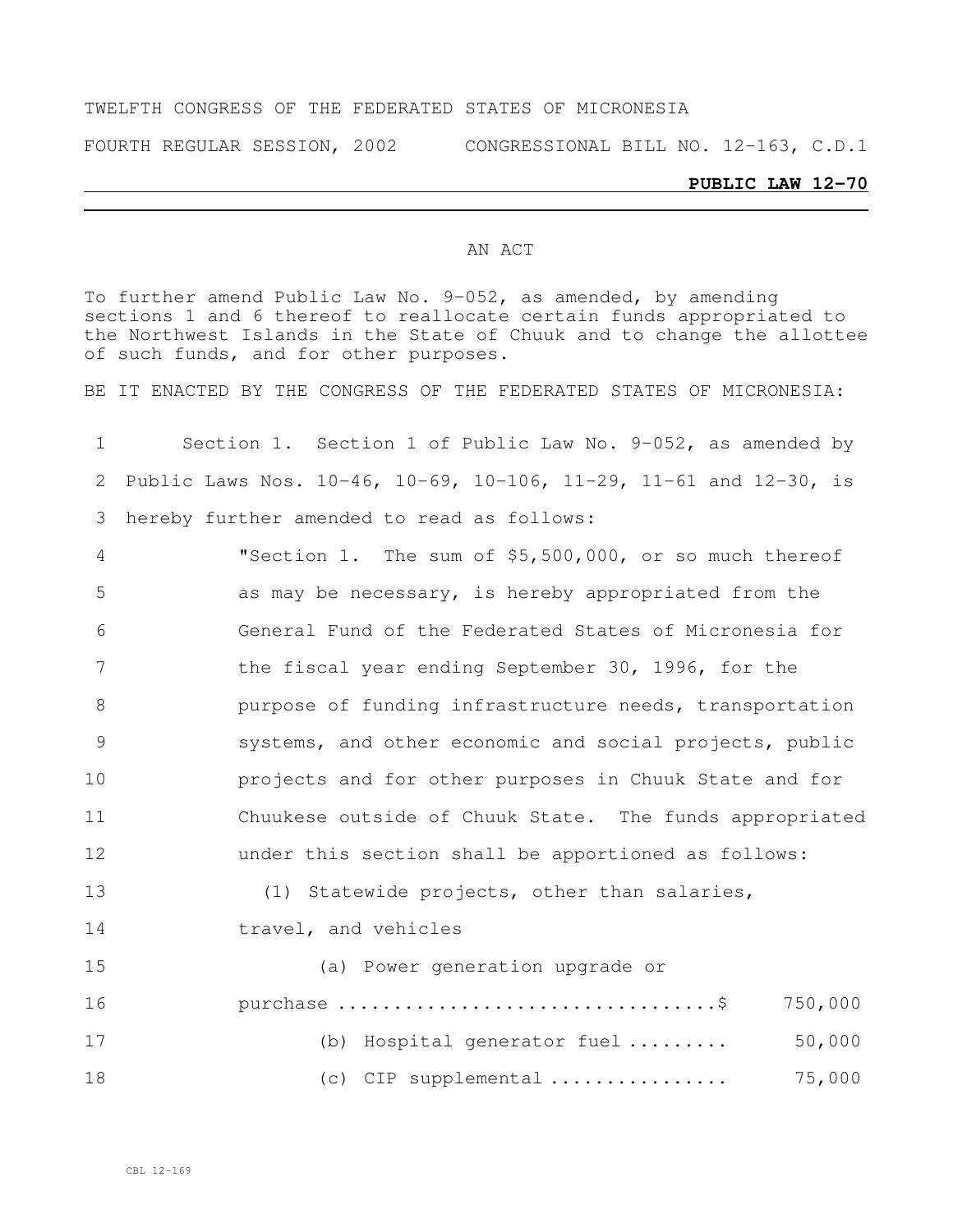| $\mathbf 1$     | (d) Rural water system projects  \$ 25,000     |         |
|-----------------|------------------------------------------------|---------|
| 2               | (2) Chuuk Housing Authority                    |         |
| 3               | (a) Loan fund                                  | 130,000 |
| 4               | (b) Operations                                 | 20,000  |
| 5               | (3) Mortlocks                                  |         |
| 6               | (a) Infrastructure development and             |         |
| $7\phantom{.0}$ | other economic and social development projects |         |
| 8               | (i) Lekinioch, other Mortlocks                 |         |
| 9               | airports and other economic social             |         |
| 10              | development projects                           | $-0-$   |
| 11              | (ii) TA airport concrete paving                |         |
| 12              | and other economic and social development      |         |
| 13              |                                                | $-0-$   |
| 14              | (iii) Sub-state dock                           |         |
| 15              | construction                                   | $-0-$   |
| 16              | (iv) Electrical power line                     |         |
| 17              | installation                                   | $-0-$   |
| 18              | (v) Operations and office                      |         |
| 19              | renovation for Mayor of Satowan's Office       | $-0-$   |
| 20              | (vi) Kuttu road improvement                    | 20,000  |
| 21              | (vii) Losap dock renovation                    | $-0-$   |
| 22              | (viii) Operations subsidy for                  |         |
| 23              | Satowan Municipality                           | $-0-$   |
| 24              | Transportation services<br>(b)                 |         |
| 25              | (i) Nema passenger and cargo boat              |         |

# of 10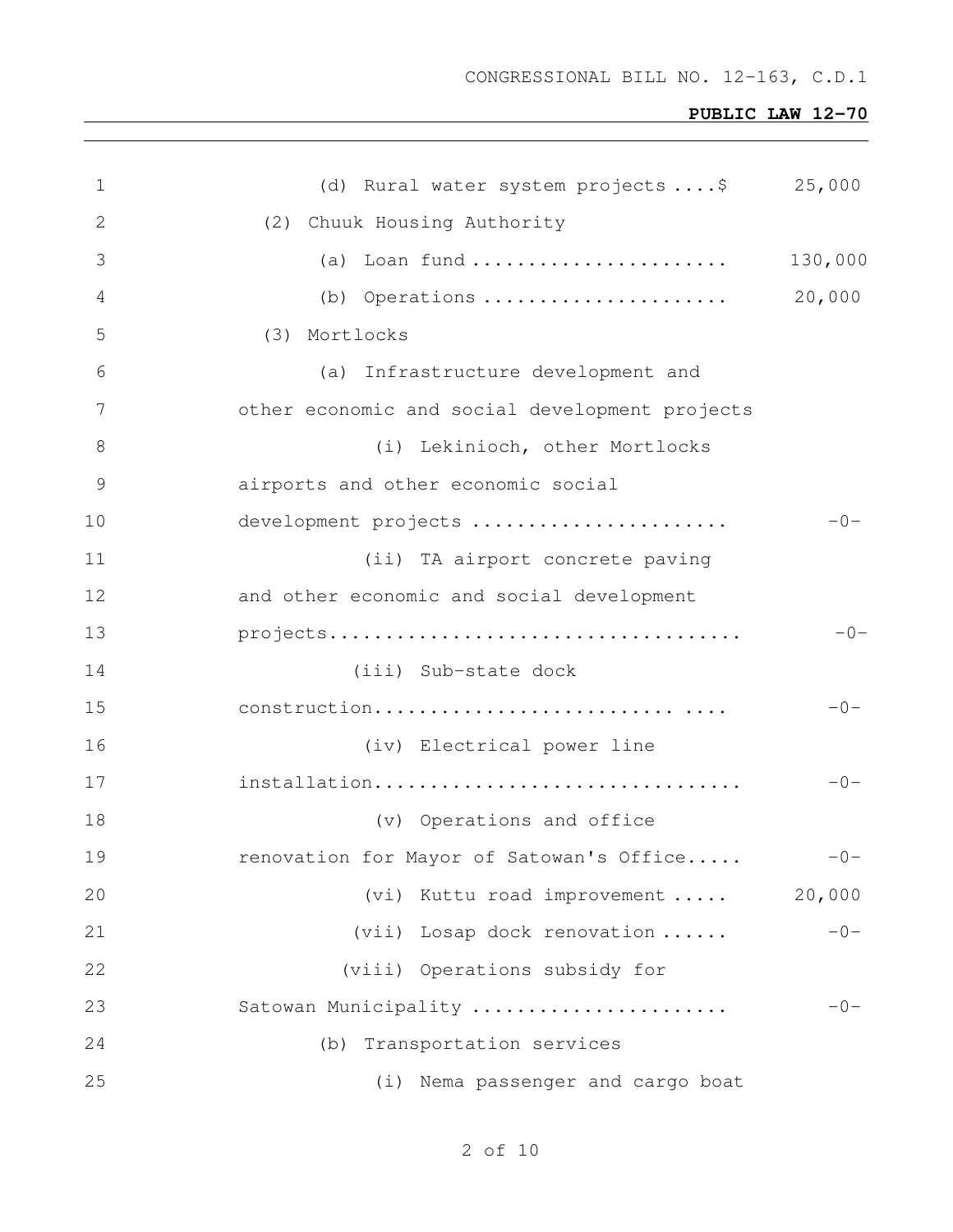| $\mathbf 1$    |                                                    |         |
|----------------|----------------------------------------------------|---------|
| 2              | (ii) Moch passenger and cargo                      |         |
| 3              | boat operations                                    | 100,000 |
| $\overline{4}$ | (iii) Oneop-MSC fishing and cargo                  |         |
| 5              | boat operations                                    | 63,000  |
| 6              | (iv) Ettal fishing boat                            |         |
| 7              |                                                    | 10,000  |
| 8              | (c) Water development and catchment                |         |
| 9              |                                                    | 56,000  |
| 10             | (d) Economic development grants                    |         |
| 11             | $(i)$ Piggery                                      | 70,000  |
| 12             | $(i)$ Sewing                                       | 49,974  |
| 13             | (iii) Fishing grant assistance                     | 30,000  |
| 14             | (iv) Furnishings and cabinet                       |         |
| 15             |                                                    | 2,996   |
| 16             | (e) Social development grants                      |         |
| 17             | (i) Kuttu community projects                       | 18,493  |
| 18             | (ii) Community halls - adjusted to                 |         |
| 19             | match the amount expended through 9/30/01  274,289 |         |
| 20             | (iii) Youth activities - adjusted                  |         |
| 21             | to match the amount expended through 9/30/01.      | 35,000  |
| 22             | (iv) Lukeisel youth sports                         |         |
| 23             | activities                                         | 5,000   |
| 24             | (v) Education on the results of                    |         |
| 25             | the FSM Economic Summit                            | 6,000   |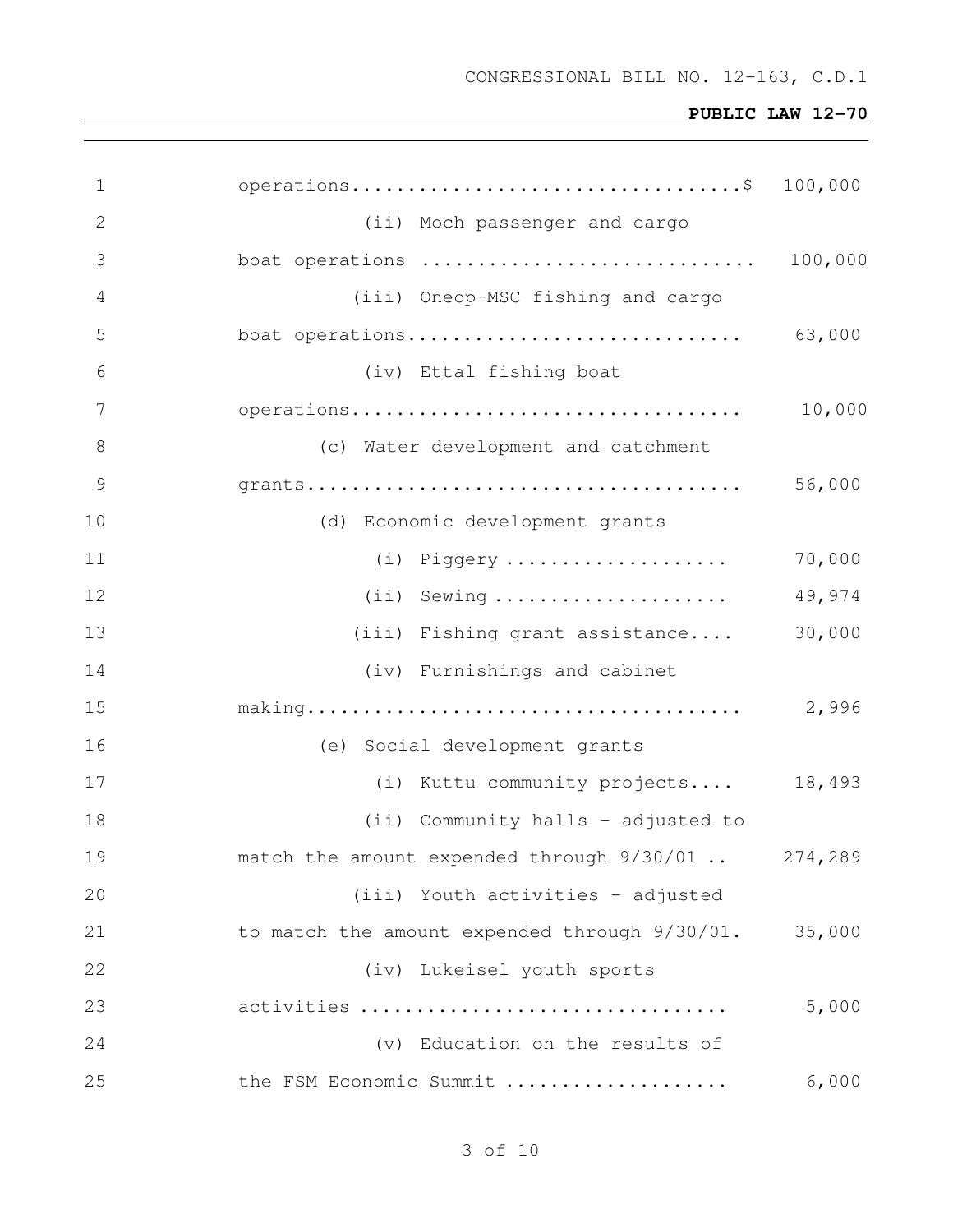| 1             | (f) Administrative costs (2.5% each                                                             |         |
|---------------|-------------------------------------------------------------------------------------------------|---------|
| $\mathbf{2}$  | $\text{project}) \dots \dots \dots \dots \dots \dots \dots \dots \dots \dots \dots \dots \dots$ | 22,000  |
| 3             | (g) Mortlocks Leadership                                                                        |         |
| 4             | Conference                                                                                      | 6,251   |
| 5             | (h) Mortlocks typhoon-proof                                                                     |         |
| 6             | shelter project                                                                                 | 10,000  |
| 7             | (i) Kuttu typhoon-proof shelter                                                                 |         |
| 8             |                                                                                                 | 5,000   |
| $\mathcal{G}$ | (j) Satowan typhoon-proof shelter                                                               |         |
| 10            |                                                                                                 | 5,000   |
| 11            | (4) Southern Namoneas                                                                           |         |
| 12            | (a) Infrastructure development grants                                                           |         |
| 13            | and/or other needs                                                                              |         |
| 14            | $(i)$ Tonoas                                                                                    | 200,000 |
| 15            | $(i)$ Uman                                                                                      | 200,000 |
| 16            | $(iii)$ Fefen                                                                                   | 200,000 |
| 17            | $(iv)$ Parem                                                                                    | 50,000  |
| 18            | $(v)$ Tsis                                                                                      | 50,000  |
| 19            | (b) Social and economic grant                                                                   |         |
| 20            | assistance, including for the Southern                                                          |         |
| 21            | Namoneas community in Pohnpei                                                                   | 310,000 |
| 22            | (5) Faichuk                                                                                     |         |
| 23            | (a) Road construction, heavy equipment,                                                         |         |
| 24            | shipping costs, and training                                                                    | 420,000 |
| 25            | (b) Road construction operations                                                                | $-0-$   |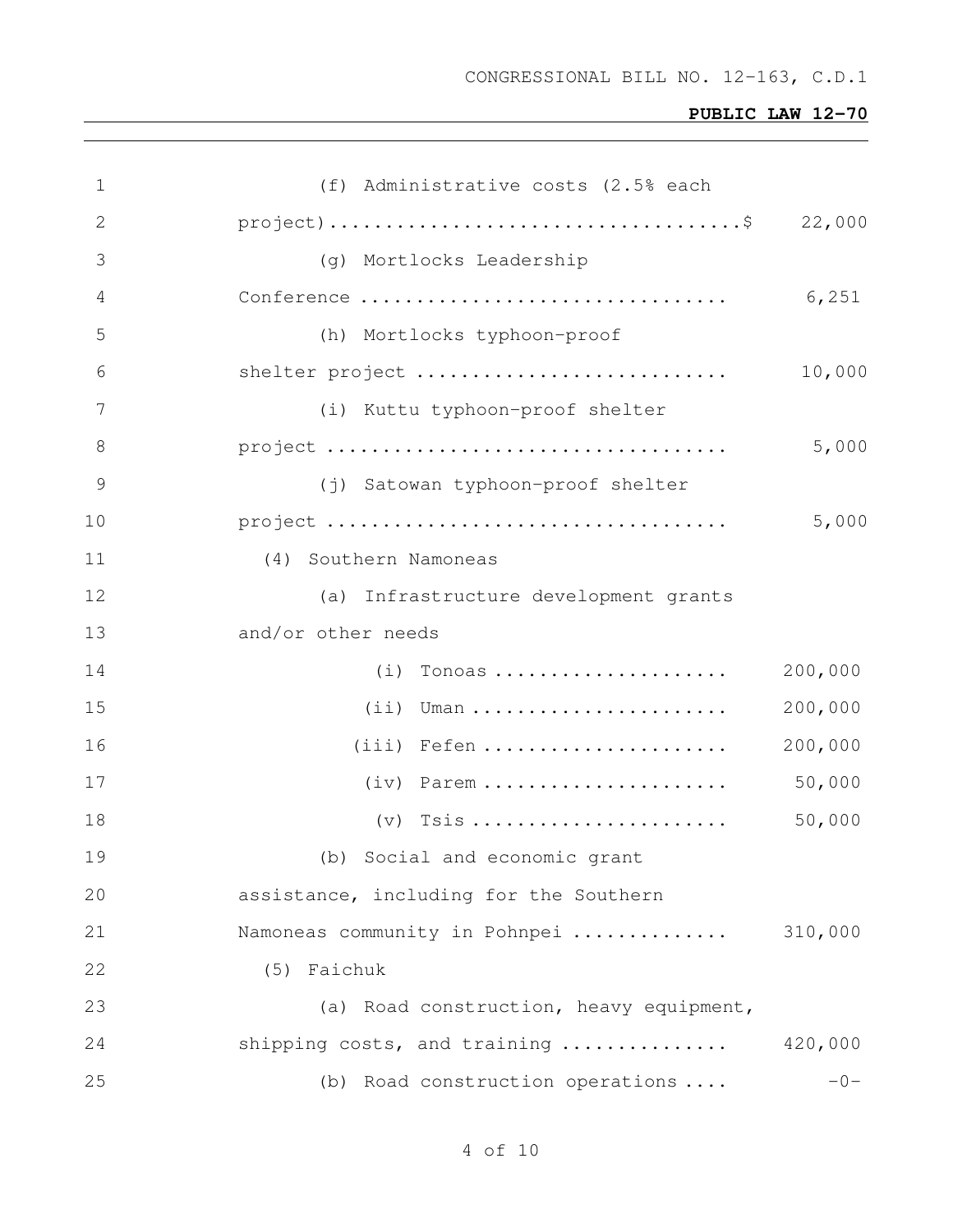| 1  | (c) School and dispensary sites         |         |
|----|-----------------------------------------|---------|
| 2  |                                         | 40,000  |
| 3  | (d) Social and economic project         |         |
| 4  |                                         | 400,000 |
| 5  | (e) Vehicles                            |         |
| 6  | (i) Chuuk (partial payment)             | 70,000  |
| 7  | (ii) Honolulu Association               | 30,000  |
| 8  | (f) Leadership economic summit          |         |
| 9  |                                         | 25,000  |
| 10 |                                         | 15,000  |
| 11 | (6) Northern Namoneas                   |         |
| 12 | (a) Weno Housing Authority revolving    |         |
| 13 |                                         |         |
| 14 | (b) Youth development                   |         |
| 15 |                                         | 50,000  |
| 16 | (c) Economic grant assistance           | 170,000 |
| 17 | (d) Road and other social development   |         |
| 18 |                                         | 549,000 |
| 19 | (e) Northern Namoneas Development       |         |
| 20 | Authority - operations fund             | 31,000  |
| 21 | Fono public project<br>(f)              | 30,000  |
| 22 | Fono legal fee<br>(q)                   | 20,000  |
| 23 | Northwest Region<br>(7)                 |         |
| 24 | Completed projects and programs.<br>(a) | 489,227 |
| 25 | (b) Agriculture projects and grants.    | 10,773  |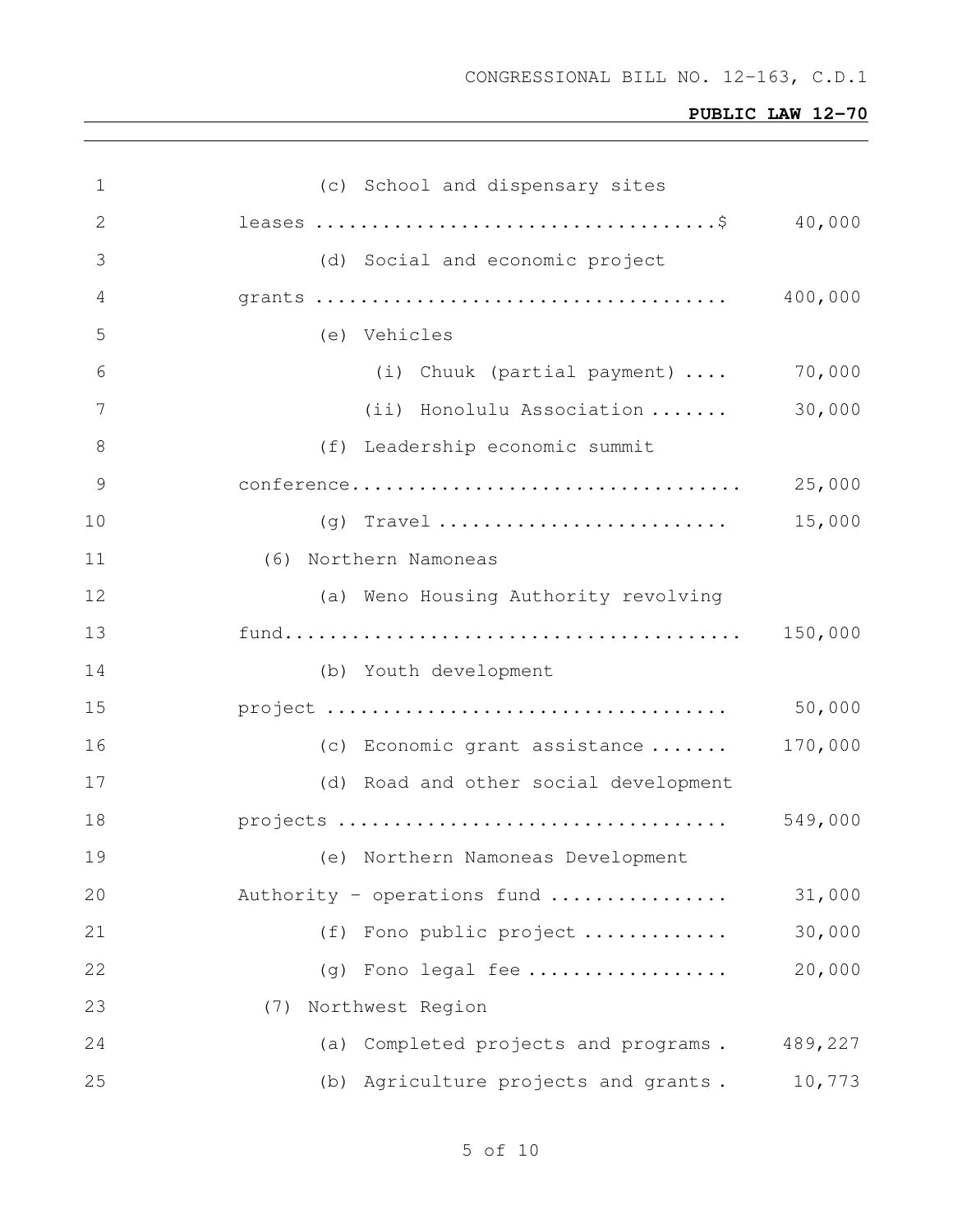| $\mathbf 1$   | Section 2. Section 6 of Public Law No. 9-052, as amended by        |
|---------------|--------------------------------------------------------------------|
| 2             | Public Laws Nos. $10-69$ , $12-30$ and $12-40$ , is hereby further |
| 3             | amended to read as follows:                                        |
| 4             | "Section 6. Allotment and management of funds and lapse            |
| 5             | date.                                                              |
| 6             | (1) All funds appropriated by this act shall be                    |
| 7             | allotted, managed, administered and accounted for in               |
| 8             | accordance with applicable law, including, but not                 |
| $\mathcal{G}$ | limited to, the Financial Management Act of 1979.<br>The           |
| 10            | allottee of the funds appropriated under subsections               |
| 11            | $(1)$ (a) and $(1)$ (b) of section 1 of this act shall be the      |
| 12            | President of the Federated States of Micronesia.<br>The            |
| 13            | allottee of the funds appropriated under subsection                |
| 14            | $(1)$ (c) of section 1 of this act shall be the Governor of        |
| 15            | the State of Chuuk. The allottee of the funds                      |
| 16            | appropriated under subsection (1)(d) of section 1 of               |
| 17            | this act shall be the Director of the Department of                |
| 18            | Health Services, Chuuk State. The allottee of the funds            |
| 19            | appropriated under subsection (2) of section 1 of this             |
| 20            | act shall be the Executive Director of the Chuuk Housing           |
| 21            | Authority. The allottee of the funds appropriated under            |
| 22            | subsection (3) of section 1 of this act shall be the               |
| 23            | Executive Director of the Mortlock Development                     |
| 24            | Commission, or his designee. The allottee of the funds             |
| 25            | appropriated under subsection (4) of section 1 of this             |

of 10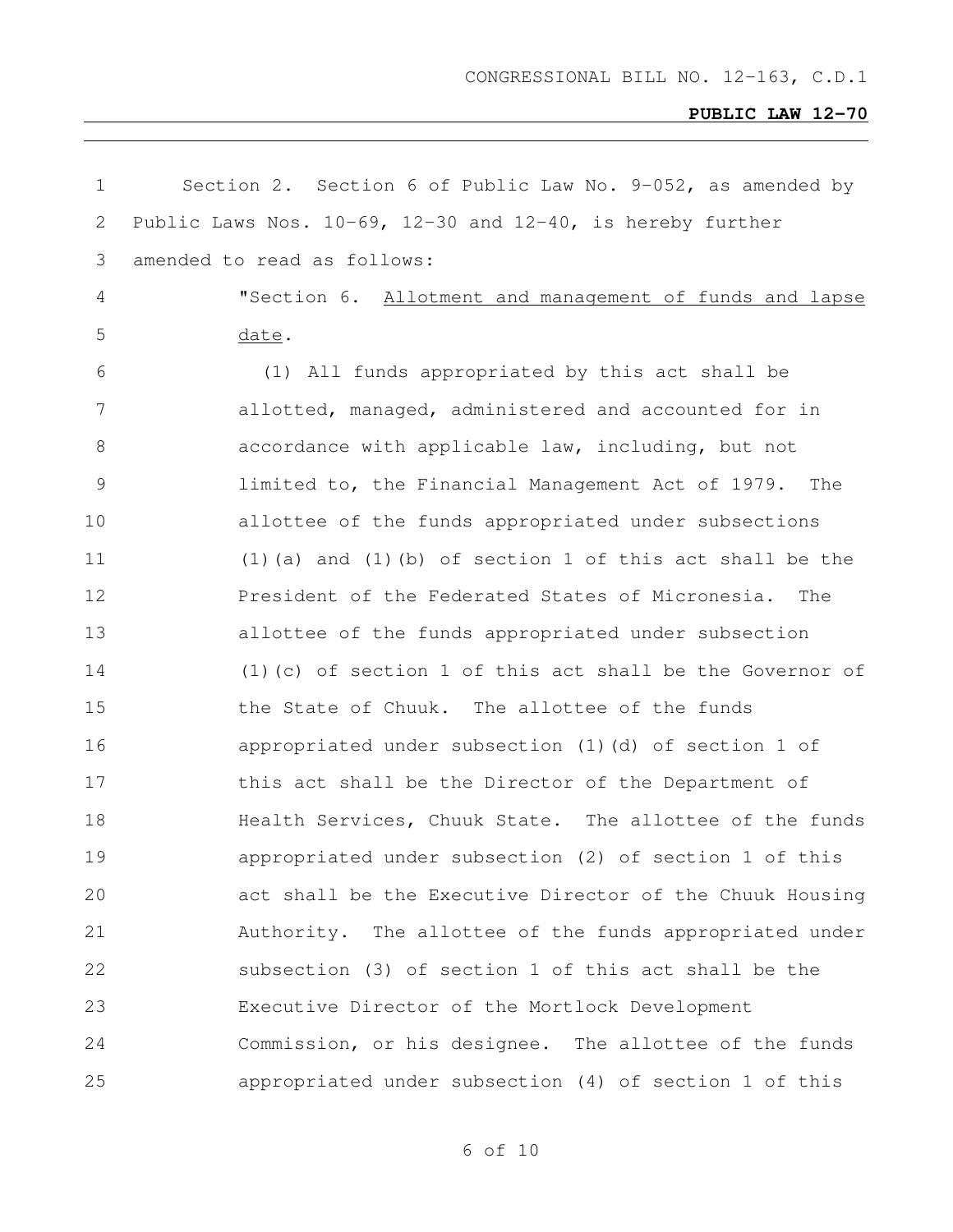| $\mathbf 1$   | act shall be the Executive Director of the Chuuk State                         |
|---------------|--------------------------------------------------------------------------------|
| 2             | Commission on Improvement Projects. The allottee of the                        |
| 3             | funds appropriated under subsections (5)(a), (5)(b) and                        |
| 4             | (5) (c) of section 1 of this act shall be the Tolensom                         |
| 5             | Authority. The allottee of the funds appropriated under                        |
| 6             | subsections $(5)$ $(d)$ , $(5)$ $(e)$ , $(5)$ $(f)$ and $(5)$ $(g)$ of section |
| 7             | 1 of this act shall be the Mayor of Polle Municipality.                        |
| 8             | The allottee of the funds appropriated under subsection                        |
| $\mathcal{G}$ | (6) of section 1 of this act shall be the Northern                             |
| 10            | Namoneas Development Authority. The allottee of the                            |
| 11            | funds appropriated under subsection (7) of section 1 of                        |
| 12            | this act shall be the Chuuk State Commission on                                |
| 13            | Improvement Projects. The allottee of the funds                                |
| 14            | appropriated under subsections (1)(b)(i) and (1)(b)(iii)                       |
| 15            | of section 2 of this act shall be the National Planner                         |
| 16            | of the Federated States of Micronesia. The allottee of                         |
| 17            | the funds appropriated under subsections (1)(b)(ii) and                        |
| 18            | $(1)$ (b) (v) of section 2 of this act shall be the Chief                      |
| 19            | Magistrate of Sokehs. The allottee of the funds                                |
| 20            | appropriated under subsections (1) (b) (iv) of section 2                       |
| 21            | of this act shall be the National Planner of the                               |
| 22            | Federated States of Micronesia. The allottee of the                            |
| 23            | funds appropriated under subsection (1)(c) of section 2                        |
| 24            | of this act shall be the Mayor of Kolonia Town.<br>The                         |
| 25            | allottee of the funds appropriated under subsection                            |
|               |                                                                                |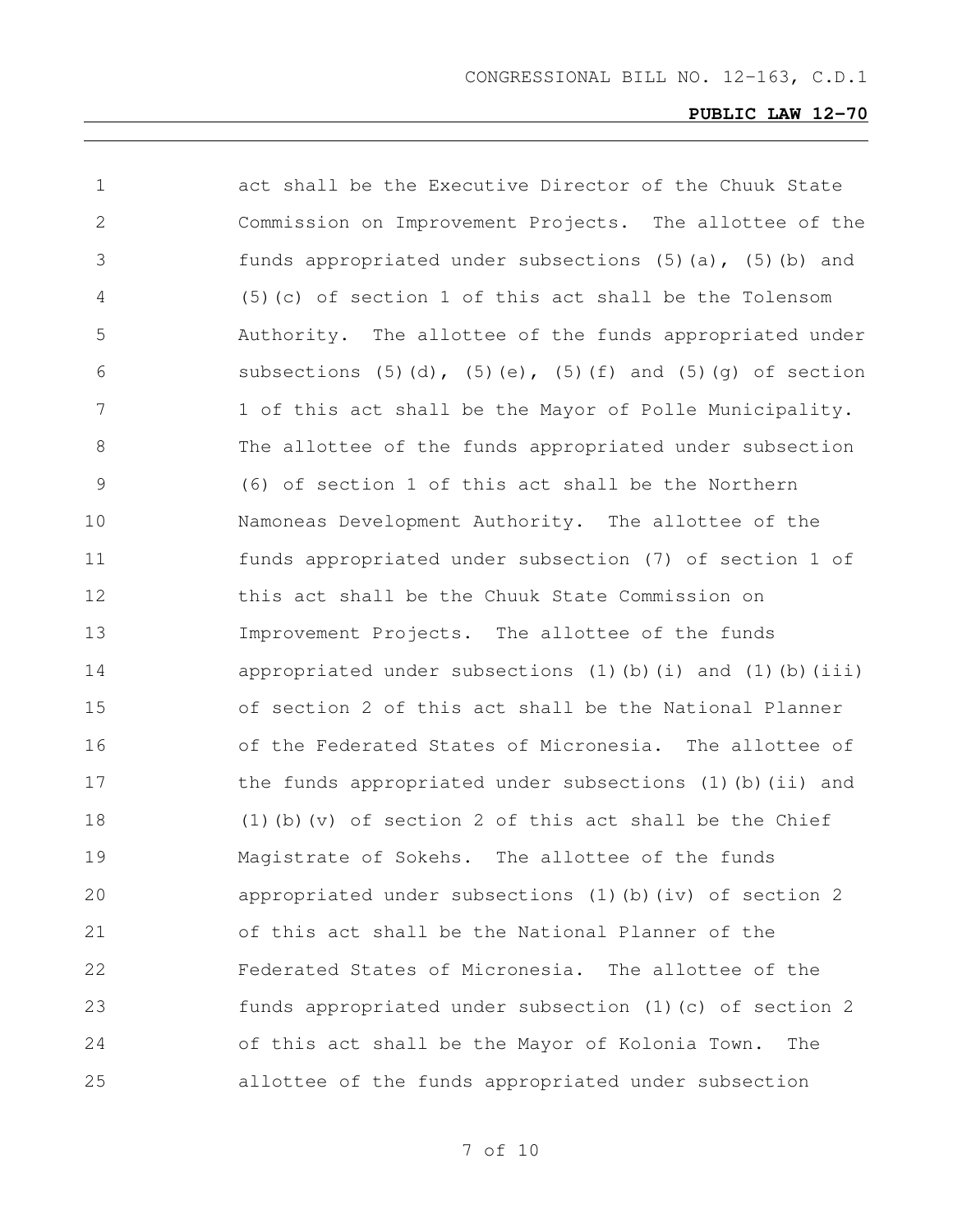| $\mathbf 1$ | (1) (d) of section 2 of this act shall be President of                         |
|-------------|--------------------------------------------------------------------------------|
| 2           | the Federated States of Micronesia or his designee.<br>The                     |
| 3           | allottee of the funds appropriated under subsection                            |
| 4           | (1) (e) of section 2 of this act shall be the Chief                            |
| 5           | Magistrate of Nukuoro. The allottee of the funds                               |
| 6           | appropriated under subsection (1) (f) of section 2 of                          |
| 7           | this act shall be the Pohnpei Port Authority.<br>The                           |
| 8           | allottee of the funds appropriated under subsections                           |
| 9           | $(1)$ (a) and $(3)$ of section 2 and subsections $(2)$ and $(3)$               |
| 10          | of section 3 of this act shall be the President of the                         |
| 11          | Federated States of Micronesia or his designee, except                         |
| 12          | that the allottee of the funds appropriated under                              |
| 13          | subsections $(3)$ $(a)$ , $(3)$ $(b)$ , $(3)$ $(c)$ and $(3)$ $(d)$ of section |
| 14          | 2 of this act shall be the Pohnpei Transportation                              |
| 15          | Authority. The allottee of the funds appropriated under                        |
| 16          | subsections (1) and (4) of section 3 of this act shall                         |
| 17          | be the Governor of the State of Kosrae or his designee.                        |
| 18          | The allottee of the funds appropriated under subsections                       |
| 19          | $(5)$ (a), $(7)$ and (8) of section 3 of this act shall be                     |
| 20          | the Mayor of Lelu Municipality. The allottee of the                            |
| 21          | funds appropriated under subsection (5) (b) of section 3                       |
| 22          | of this act shall be the Mayor of Tafunsak Municipality.                       |
| 23          | The allottee of the funds appropriated under subsection                        |
| 24          | (5) (c) of section 3 of this act shall be the Mayor of                         |
| 25          | Utwe Municipality.<br>The allottee of the funds                                |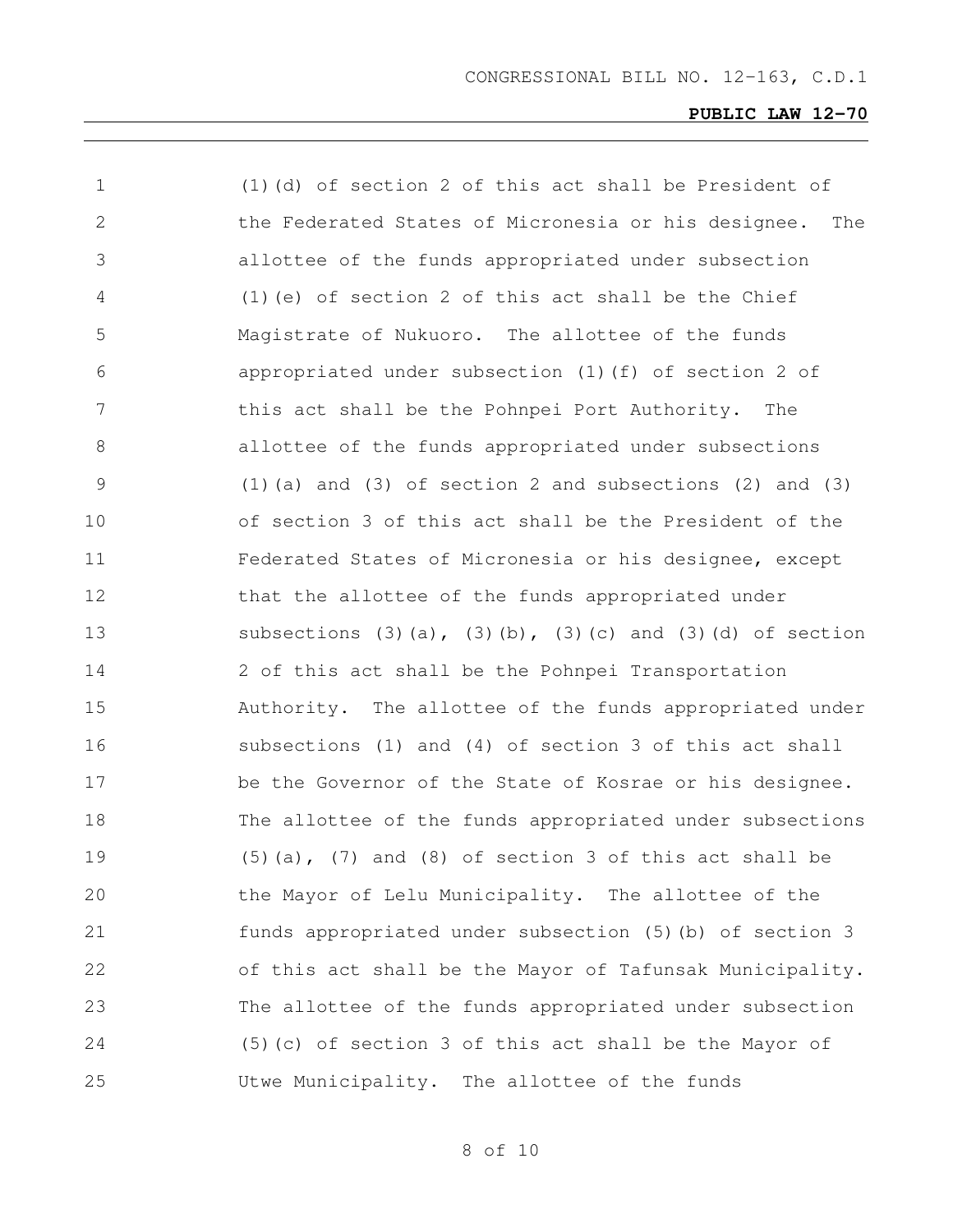| $\mathbf 1$   | appropriated under subsection (5)(d) of section 3 of     |
|---------------|----------------------------------------------------------|
| 2             | this act shall be the Mayor of Malem Municipality. The   |
| 3             | allottee of the funds appropriated under subsection (6)  |
| 4             | of section 3 of this act shall be the Speaker of the     |
| 5             | Congress of the Federated States of Micronesia or his    |
| 6             | designee. The allottee of the funds appropriated under   |
| 7             | subsection (6) of section 4 of this act shall be the     |
| 8             | Mayor of Rull Municipality. The allottee of the funds    |
| $\mathcal{G}$ | appropriated under the other subsections of section 4 of |
| 10            | this act shall be the Governor of the State of Yap or    |
| 11            | his designee. The allottees of funds apportioned under   |
| 12            | subsection (1) of section 2 of this act shall not        |
| 13            | obligate or expend any of said funds for travel. The     |
| 14            | allottees shall be responsible for ensuring that these   |
| 15            | funds, or so much thereof as may be necessary, are used  |
| 16            | solely for the purpose specified in this act, and that   |
| 17            | no obligations are incurred in excess of the sum         |
| 18            | appropriated.                                            |
| 19            | (2) The authority of the allottees to obligate funds     |
| 20            | appropriated by this act shall not lapse."               |
| 21            |                                                          |
| 22            |                                                          |
| 23            |                                                          |
| 24            |                                                          |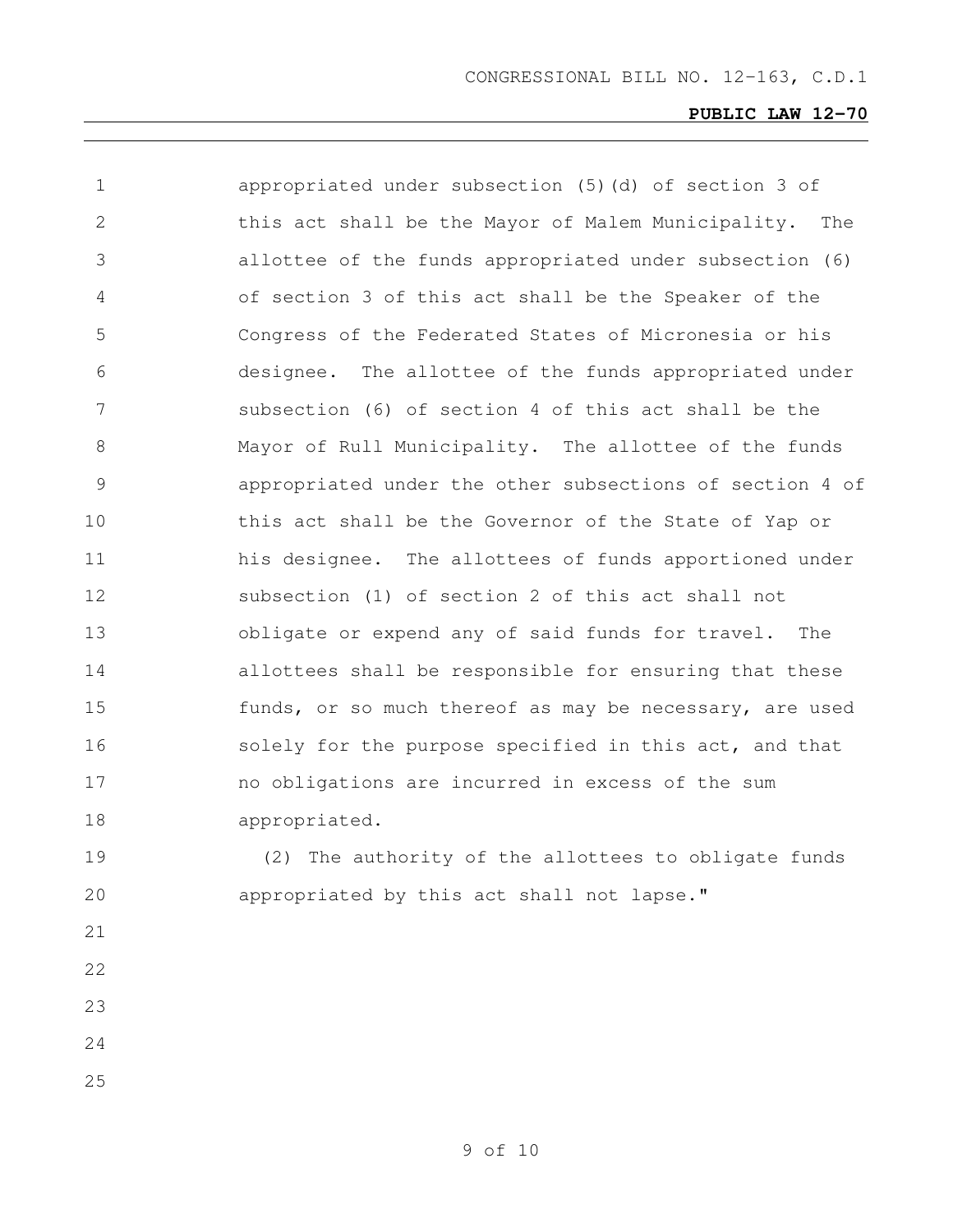| $\mathbf 1$     |                                                             |                                |
|-----------------|-------------------------------------------------------------|--------------------------------|
| $\sqrt{2}$      |                                                             |                                |
| 3               | Section 3. This act shall become law upon approval by the   |                                |
| $\overline{4}$  | President of the Federated States of Micronesia or upon its |                                |
| 5               | becoming law without such approval.                         |                                |
| 6               |                                                             |                                |
| $7\phantom{.0}$ |                                                             |                                |
| $\,8\,$         |                                                             |                                |
| $\mathcal{G}$   |                                                             |                                |
| 10              |                                                             | , 2002                         |
| 11              |                                                             |                                |
| 12              |                                                             |                                |
| 13<br>14        |                                                             |                                |
|                 |                                                             |                                |
| 15<br>16        | w/out signature                                             | Leo A. Falcam<br>President     |
| 17              |                                                             | Federated States of Micronesia |
| 18              |                                                             |                                |
| 19              |                                                             |                                |
| 20              |                                                             |                                |
| 21              |                                                             |                                |
| 22              |                                                             |                                |
| 23              |                                                             |                                |
| 24              |                                                             |                                |
| 25              |                                                             |                                |